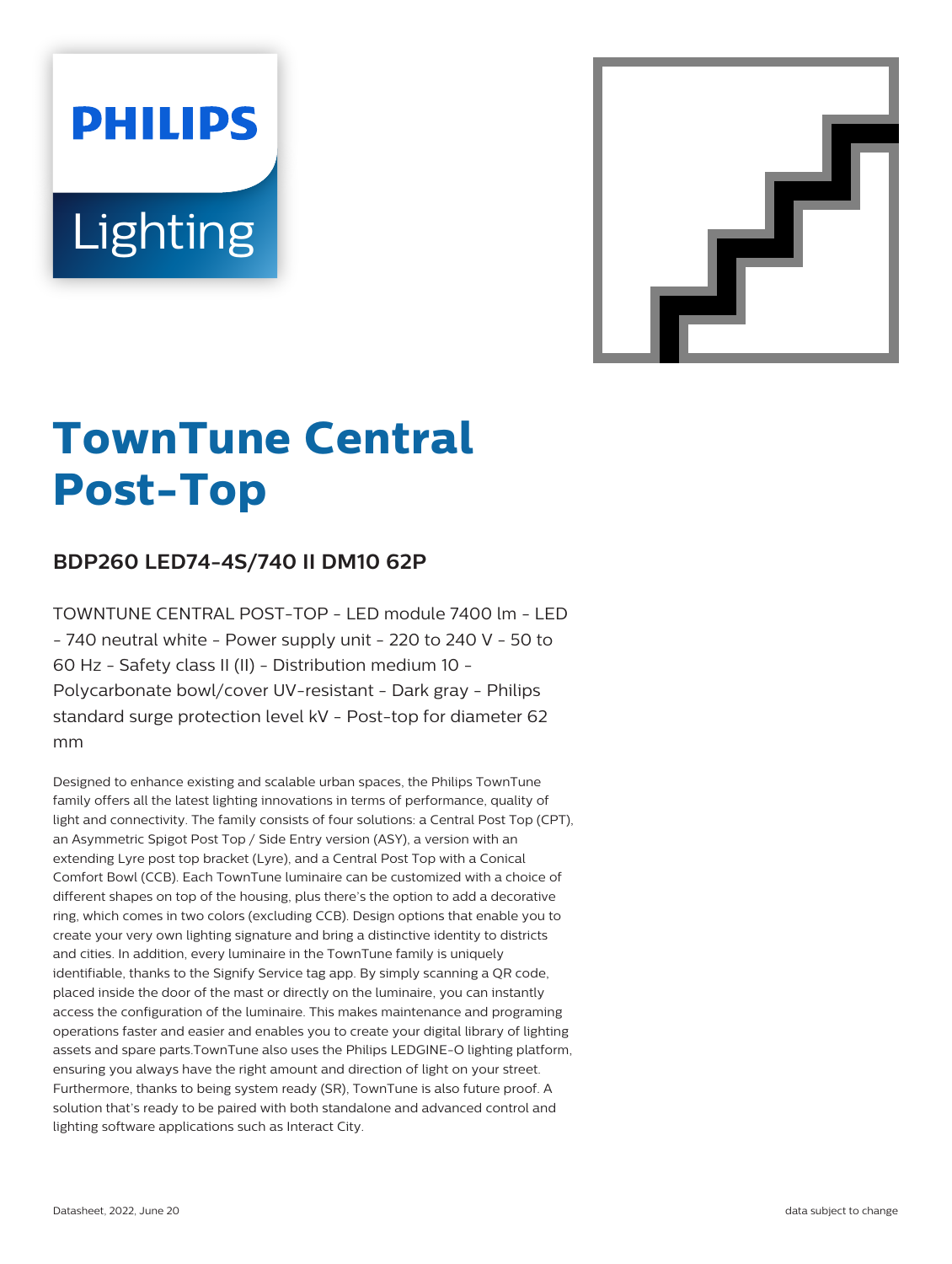### **TownTune Central Post-Top**

#### **Product data**

| <b>General information</b>                  |                                           |
|---------------------------------------------|-------------------------------------------|
| Lamp family code                            | LED74 [ LED module 7400 lm]               |
| Light source color                          | 740 neutral white                         |
| Light source replaceable                    | Yes                                       |
| Number of gear units                        | 1 unit                                    |
| Driver/power unit/transformer               | PSU [ Power supply unit]                  |
| Driver included                             | Yes                                       |
| Optical cover/lens type                     | PC-UV   Polycarbonate bowl/cover UV-      |
|                                             | resistant]                                |
| Luminaire light beam spread                 | $77^{\circ}$ - 11° x 156°                 |
| <b>Control interface</b>                    |                                           |
| Connection                                  | CI [ Internal connector]                  |
| Cable                                       |                                           |
| <b>Protection class IEC</b>                 | Safety class II (II)                      |
| <b>Flammability mark</b>                    | F [ For mounting on normally flammable    |
|                                             | surfaces]                                 |
| <b>CE mark</b>                              | CE mark                                   |
| <b>ENEC mark</b>                            | <b>ENEC</b> mark                          |
| <b>Warranty period</b>                      | 5 years                                   |
| Optic type outdoor                          | Distribution medium 10                    |
| <b>Remarks</b>                              | * At extreme ambient temperatures the     |
|                                             | luminaire might automatically dim down to |
|                                             | protect components                        |
| Constant light output                       | No                                        |
| Number of products on MCB of 16 A type B 10 |                                           |
| <b>EU RoHS compliant</b>                    | Yes                                       |
|                                             |                                           |
| Light source engine type                    | LED                                       |
| Service tag                                 | Yes                                       |
| <b>Product family code</b>                  | BDP260 [TOWNTUNE CENTRAL POST-            |
|                                             | TOP]                                      |
|                                             |                                           |
| <b>Light technical</b>                      |                                           |
| Upward light output ratio                   | 0                                         |
| Standard tilt angle posttop                 | $O^{\circ}$                               |
| Standard tilt angle side entry              |                                           |
|                                             |                                           |
| Operating and electrical                    |                                           |
| <b>Input Voltage</b>                        | 220 to 240 V                              |
| <b>Input Frequency</b>                      | 50 to 60 Hz                               |
| Inrush current                              | 43 A                                      |
| Inrush time                                 | $0.26$ ms                                 |
| Power Factor (Min)                          | 0.98                                      |
|                                             |                                           |
| <b>Controls and dimming</b>                 |                                           |
| <b>Dimmable</b>                             | No                                        |
|                                             |                                           |
| <b>Mechanical and housing</b>               |                                           |
| <b>Housing Material</b>                     | Aluminum die-cast                         |
| <b>Reflector material</b><br>Optic material | Acrylate<br>Polymethyl methacrylate       |

| Optical cover/lens material            | Polymethyl methacrylate                                             |
|----------------------------------------|---------------------------------------------------------------------|
| <b>Fixation material</b>               | Aluminum                                                            |
| <b>Mounting device</b>                 | 62P   Post-top for diameter 62 mm]                                  |
| Optical cover/lens shape               | Convex lens                                                         |
| Optical cover/lens finish              | Clear                                                               |
| Overall height                         | 187 mm                                                              |
| <b>Overall diameter</b>                | 477 mm                                                              |
| Effective projected area               | $0.042 \text{ m}^2$                                                 |
| Color                                  | Dark gray                                                           |
| Dimensions (Height x Width x Depth)    | $187 \times$ NaN $\times$ NaN mm (7.4 $\times$ NaN $\times$ NaN in) |
|                                        |                                                                     |
| <b>Approval and application</b>        |                                                                     |
| Ingress protection code                | IP66 [ Dust penetration-protected, jet-                             |
|                                        | proof]                                                              |
| Mech. impact protection code           | IK10 [20 J vandal-resistant]                                        |
| Surge Protection (Common/Differential) | Philips standard surge protection level kV                          |
| Sustainability rating                  |                                                                     |
|                                        |                                                                     |

| Initial performance (IEC compliant)   |                        |
|---------------------------------------|------------------------|
| Initial luminous flux (system flux)   | 5254 lm                |
| Luminous flux tolerance               | $+/-7%$                |
| Initial LED luminaire efficacy        | 122 lm/W               |
| Init. Corr. Color Temperature         | 4000 K                 |
| Init. Color Rendering Index           | >70                    |
| Initial chromaticity                  | (0.381, 0.379) SDCM <5 |
| Initial input power                   | 43 W                   |
| Power consumption tolerance           | $+/-10%$               |
| Init. Color Rendering Index Tolerance | $+/-2$                 |

## **Over time performance (IEC compliant)**

| Control gear failure rate at median useful   | 10 $%$ |
|----------------------------------------------|--------|
| life 100000 h                                |        |
| Lumen maintenance at median useful life* 197 |        |
| 100000 h                                     |        |
|                                              |        |
| <b>Application conditions</b>                |        |

| <b>Application conditions</b>      |                                 |
|------------------------------------|---------------------------------|
| Ambient temperature range          | $-40$ to $+50$ °C               |
| Performance ambient temperature Tq | $25^{\circ}$ C                  |
| Maximum dim level                  | 10%                             |
|                                    |                                 |
| <b>Product data</b>                |                                 |
| Full product code                  | 871869986505400                 |
| Order product name                 | BDP260 LED74-4S/740 II DM10 62P |
| <b>EAN/UPC - Product</b>           | 8718699865054                   |
| Order code                         | 86505400                        |
| Numerator - Quantity Per Pack      | 1                               |
| Numerator - Packs per outer box    | 1                               |
| Material Nr. (12NC)                | 912300024268                    |
| Net Weight (Piece)                 | 6.800 kg                        |
|                                    |                                 |